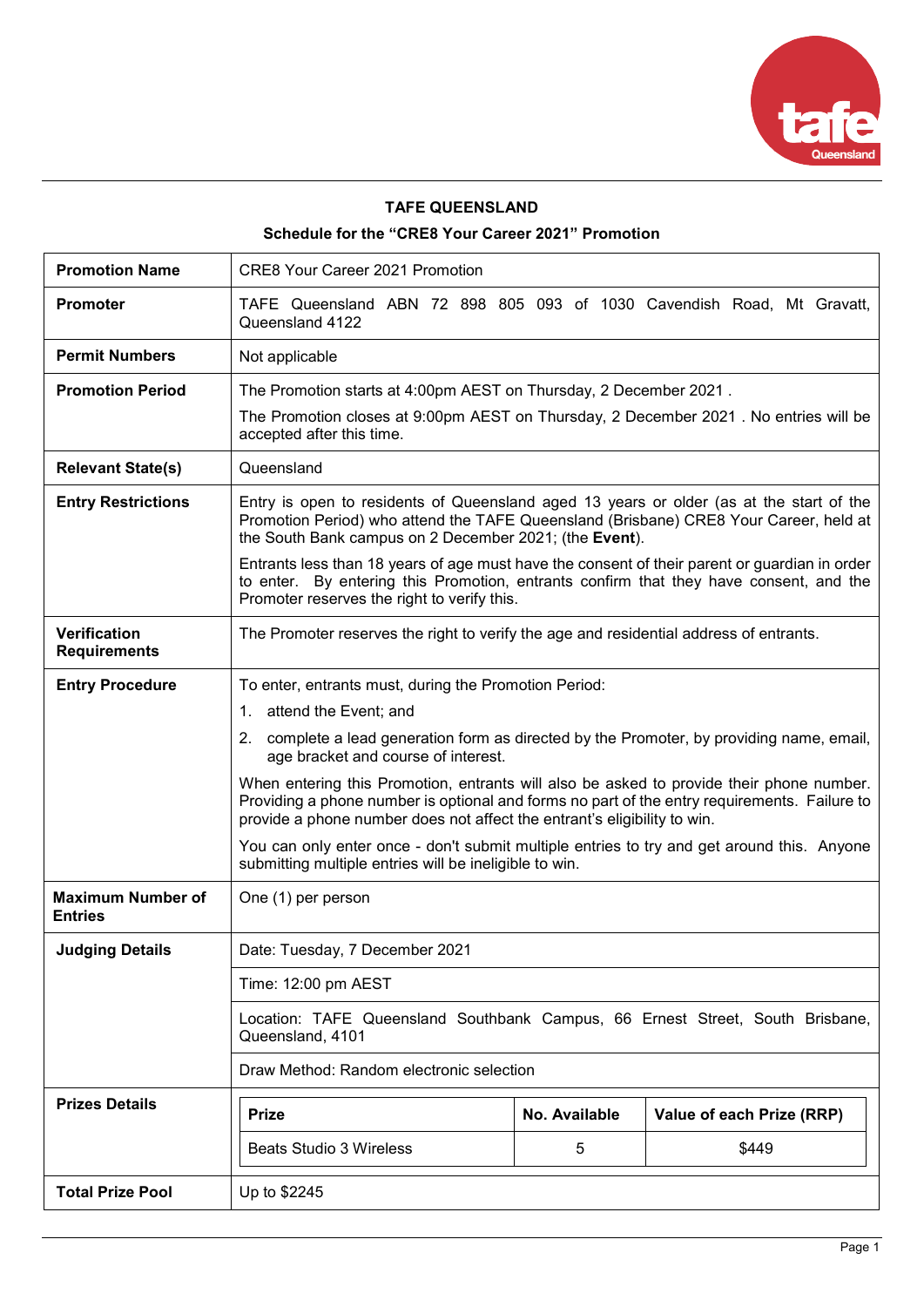| <b>Prize Restrictions /</b><br><b>Exclusions (if any)</b>          | Each prize, once provided to the winner, is the responsibility of the winner and if lost or<br>damaged will not be replaced by the Promoter. |  |  |
|--------------------------------------------------------------------|----------------------------------------------------------------------------------------------------------------------------------------------|--|--|
|                                                                    | Prizes do not include any accessories which may be necessary for the Prize to function.                                                      |  |  |
| <b>Notification and</b><br><b>Publication of</b><br><b>Winners</b> | Winners will be notified by telephone and/or email within 2 business days of being selected.                                                 |  |  |
|                                                                    | Prize winners' names will be published on the Promoter's website at tafeqld.edu.au by Friday,<br>10 December 2021.                           |  |  |
| <b>Prize Claim Date</b>                                            | 10 March 2022                                                                                                                                |  |  |
| <b>Unclaimed Prize Draw</b>                                        | Date: 20 March 2022                                                                                                                          |  |  |
|                                                                    | Time: 12:00pm AEST                                                                                                                           |  |  |
|                                                                    | Location: TAFE Queensland Southbank Campus, 66 Ernest Street, South Brisbane,<br>Queensland, 4101                                            |  |  |
|                                                                    | Publication Date: 23 March 2022                                                                                                              |  |  |
| <b>Additional Terms</b>                                            | Not applicable                                                                                                                               |  |  |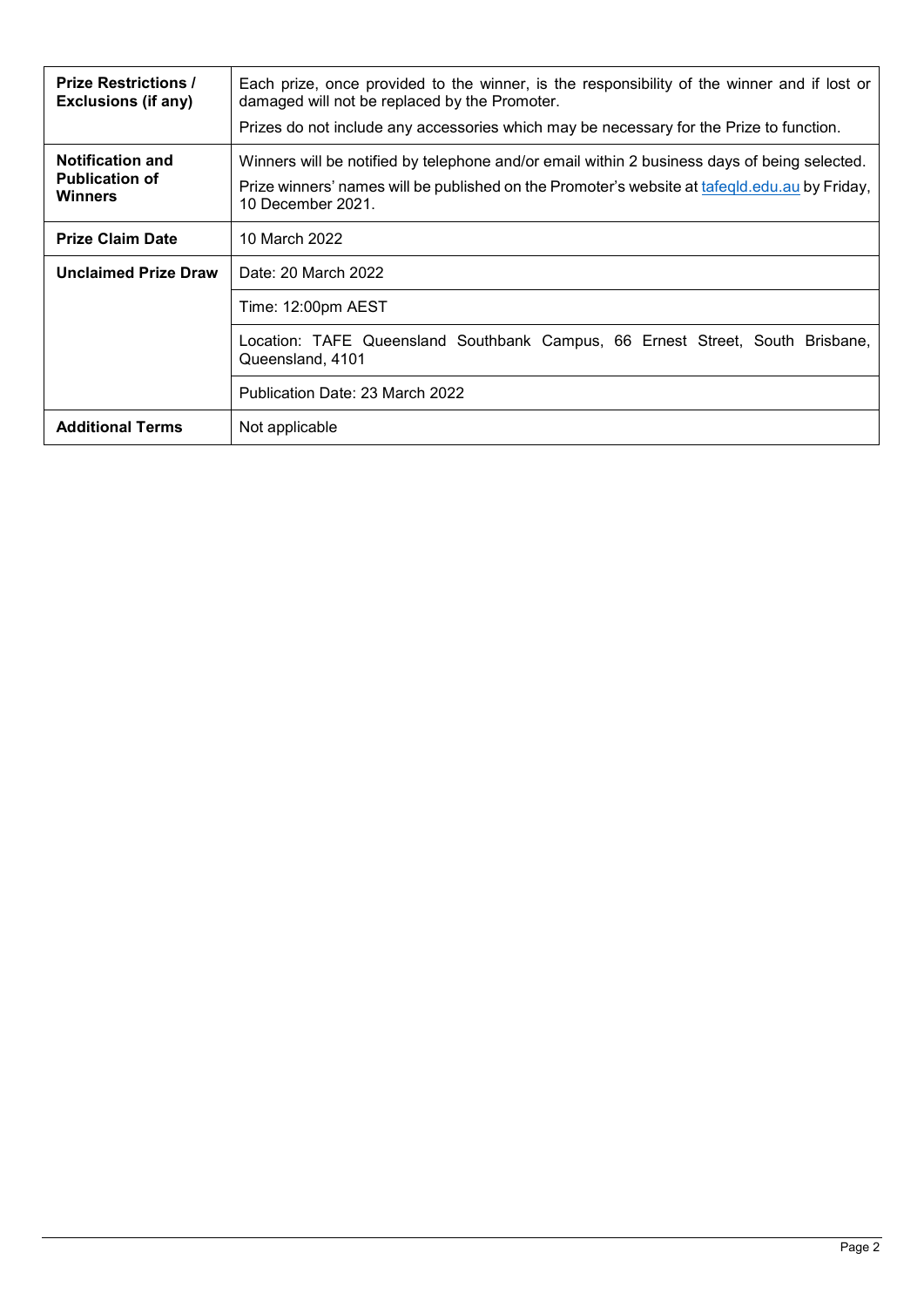## **TAFE Queensland**

#### **Terms and Conditions of Entry for CRE8 Your Career 2021 Promotion**

### **First up**

- 1. These terms and the Schedule form the Conditions of Entry for this Promotion, and set out all of the information you need to know regarding this Promotion. Capitalised terms have the meaning given in the Schedule, unless otherwise stated. If there's any inconsistency between these terms and the Schedule, then what's in the Schedule is correct. By submitting your entry, you agree that these Conditions of Entry apply to your entry.
- 2. The promoter is TAFE Queensland (ABN 72 898 805 093) of Level 9, 133 Mary Street, Brisbane, Queensland 4000 ('*Promoter', 'we', 'us'*).
- 3. Any updates to these Conditions of Entry will be published on our website [tafeqld.edu.au/about-us/policy](https://tafeqld.edu.au/about-us/policy-and-governance/competitions/index.html)[and-governance/competitions/index.html,](https://tafeqld.edu.au/about-us/policy-and-governance/competitions/index.html) so it's important to check these Conditions of Entry regularly.

#### **Who can enter … and who can't**

4. The eligibility requirements for this Promotion are set out in the Entry Restrictions. Directors, managers, employees, officers, agents and contractors of the Promoter, and their immediate families (i.e. spouse, partner, parent, grandparent, natural or adopted child, and sibling (whether natural or adopted by a parent)) are ineligible to enter.

#### **How to enter**

- 5. To enter, you must follow the Entry Procedure.
- 6. We will not accept entries which are incomplete, illegible, or which are generated by computers or other automated means.
- 7. We reserve the right to disqualify your entry in the event of non-compliance with these Conditions of Entry or if, in our reasonable opinion, you tamper or interfere with an entry mechanism in any way.
- 8. If the Promotion cannot run for reasons beyond our control (for example, infection by computer virus, mobile network failure, bugs, tampering, unauthorised intervention, fraud, or technical failures), we reserve the right to cancel, suspend, modify or terminate the Promotion. If that happens, we'll select a winner from eligible entries received at the time.
- 9. All decisions made by us regarding any aspect of the Promotion are final and no correspondence will be entered into.

### **Rules about entry content**

- 10. You must take full responsibility for the content of your entry and for ensuring that your entry complies with these Conditions of Entry. When we talk about "entry content", we mean any content (including text, photos, videos and email messages) that you submit, upload, transmit, publish, communicate or use in connection with your entry into the Promotion.
- 11. Entries must be your original work. We reserve the right to verify, or to require you to verify, that your entry is your original work. If an entry cannot be verified to our satisfaction, that entry will be deemed invalid.
- 12. Your entry must not include:
	- (a) any image or voice of any other person, unless you have that person's permission. If your entry includes this content, you confirm that you have consent from the relevant person;
	- (b) any content that contravenes any law, infringes the rights of any person or is obscene, offensive, potentially defamatory, discriminatory, indecent, objectionable or inappropriate (which includes any content involving nudity, malice, excessive violence or swearing); and
	- (c) any content which infringes the intellectual property rights (such as copyright and trade marks) of another person. If you're not sure whether you have the right to include particular content (for example, recorded music), don't include it. By including any such content in your entry, you confirm you have the permission of the owner to do so and that this permission allows us to use the entry in accordance with these Conditions of Entry.
- 13. We may, in our absolute discretion, edit, modify, delete, remove or take-down any part of your entry.
- 14. By submitting an entry to the Promotion, you agree to assign all rights in your entry to us and consent to us using your entry in any manner we wish (including modifying, adapting or publishing the entry, whether in original or modified form, in whole or in part or not at all), by way of all media, without compensation. By submitting an entry, you consent to any dealings with the entry that may otherwise infringe your moral rights in the entry. We may copy any content submitted as part of an entry, cause the content to be seen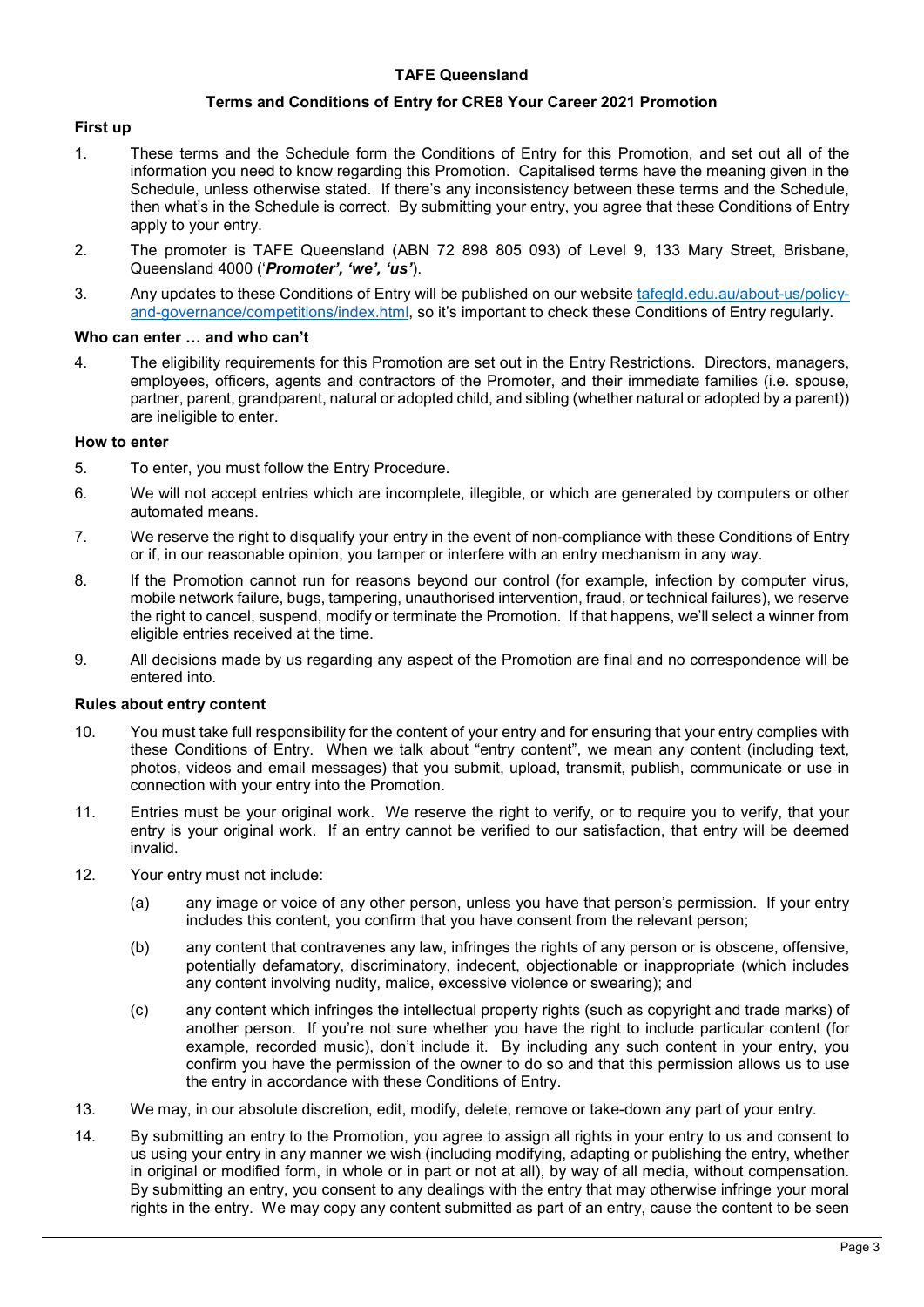and/or heard in public, and communicate the content to the public. We may also allow third parties to do these things.

# **Prizes**

- 15. The prize(s) are set out in the Prize Details and are subject to any restrictions specified in the Prize Restrictions/Exclusions. Prize values are accurate as at the commencement date of the Promotion. Any variation after that date is beyond our control. All costs, fees, charges or expenses associated with the prize(s), which are not specified in the Schedule, are the responsibility of the winner(s).
- 16. Prizes are not transferable, exchangeable or redeemable for cash. If for any reason a prize is not available, we will substitute it for another prize of equal or higher value (in our discretion).

### **How winners are chosen and notified**

- 17. Draw Details are set out in the Schedule. We will notify winners, and publish their names, in accordance with the Notification and Publication of Winners information set out in the Schedule.
- 18. Unless otherwise stated, each entrant is only eligible to win one prize.

## **How to claim prizes**

- 19. Unless otherwise stated in the Schedule, prizes will either be posted using the address information provided by the winner or are to be collected by the winner in person (at the Promoter's absolute discretion). Where a prize is posted, winners should allow up to four weeks for delivery. We accept no responsibility for any lost, delayed or misdirected mail, or any damage to prizes caused in transit.
- 20. If (having made reasonable efforts) we cannot contact a prize winner, or if any prize is not accepted or claimed by the Prize Claim Date, we may conduct an Unclaimed Prize Draw (subject to any directions given by relevant gaming authorities).
- 21. We will notify winners of any Unclaimed Prize Draw, and publish their names, in accordance with the Unclaimed Prize Draw details specified in the Schedule.
- 22. At our request, prize winners (and their companion(s), if applicable) must sign (or ensure that their parent/guardian signs) an indemnity and exclusion of liability form provided by us. If a winner (or their parent/guardian) does not sign that form within the time specified by us, they will not be able to participate and that winner's entry or prize claim will be declared invalid. If a winner's entry is declared invalid prior to the Prize Claim Date, we may select a new winner in accordance with any Unclaimed Prize Draw.
- 23. If you are a winner, you are responsible for your use of the prize, including complying with all relevant laws and any applicable terms and conditions of use.

# **Promoter's use of entries and personal information**

- 24. On submission, entries become the property of the Promoter. By entering this Promotion, you consent to us using your entry in any media for an unlimited period without compensation for the purpose of promoting this Promotion (including any outcome), and promoting any products manufactured, distributed and/or supplied by us.
- 25. By participating in this Promotion, you understand and agree that TAFE Queensland may use and disclose the personal information provided by you for the purpose of conducting the Promotion and for any of the purposes set out in TAFE Queensland's Privacy Policy (available at [http://tafeqld.edu.au/about](http://tafeqld.edu.au/about-us/privacy.html)[us/privacy.html\)](http://tafeqld.edu.au/about-us/privacy.html), which contains information about how you may access and seek correction of your personal information or complain about a breach of your privacy, and how TAFE Queensland will deal with that complaint. TAFE Queensland may also disclose your personal information to other parties, including TAFE Queensland's third party service providers. From time to time, these third parties may be located (and so your personal information may be disclosed) overseas, including in India, the USA and the UK, and other countries from time to time. TAFE Queensland may use your personal information for direct marketing purposes, unless you opt out (which you can do at any time in accordance with TAFE Queensland's Privacy Policy). You can request to access, update or correct any personal information we hold about you by writing to TAFE Queensland's Privacy Officer at PO Box 16100, City East, Queensland 4002 or by sending an email to [TAFE.Communication@tafeqld.edu.au.](mailto:TAFE.Communication@tafeqld.edu.au)
- 26. If requested by us, each winner must participate in all promotional activity (such as publicity and photography) surrounding the winning of the prize, free of charge. If you are a winner, you consent to us using your name, likeness, image and/or voice (including photograph, film and/or recording of the same) in any media for an unlimited period without compensation for the purpose of promoting this Promotion (including any outcome), and promoting any products manufactured, distributed and/or supplied by us. If you are under 18 years of age, your parent or guardian must give us this consent on your behalf.

# **Social media**

27. Where this Promotion utilises, or requires the use of, any Social Media Platform: